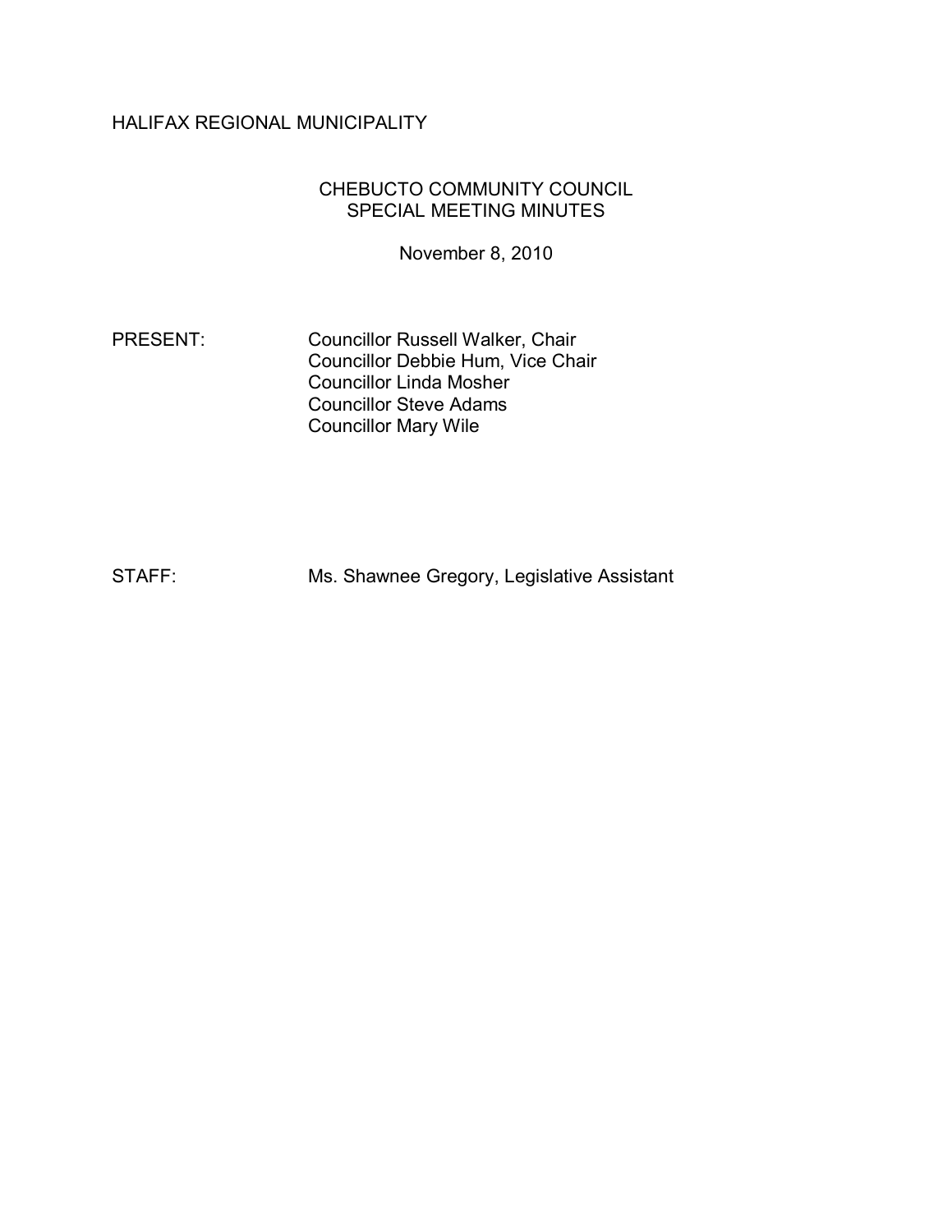# TABLE OF CONTENTS

| 1 <sub>1</sub>   |                                                                         |
|------------------|-------------------------------------------------------------------------|
| 2.               |                                                                         |
| 3.               | APPROVAL OF THE ORDER OF BUSINESS AND APPROVAL OF ADDITIONS             |
|                  |                                                                         |
| $\overline{4}$ . | APPOINTMENTS AND NOMINATIONS TO STANDING COMMITTEES OF                  |
|                  |                                                                         |
| 5.               |                                                                         |
|                  | 5.1 Correspondence re: Halifax Regional Water Commission Maintenance of |
|                  | Mew PRV Chamber on McLennan Avenue – Councillor Mosher 4                |
| 6.               |                                                                         |
| 7 <sub>1</sub>   |                                                                         |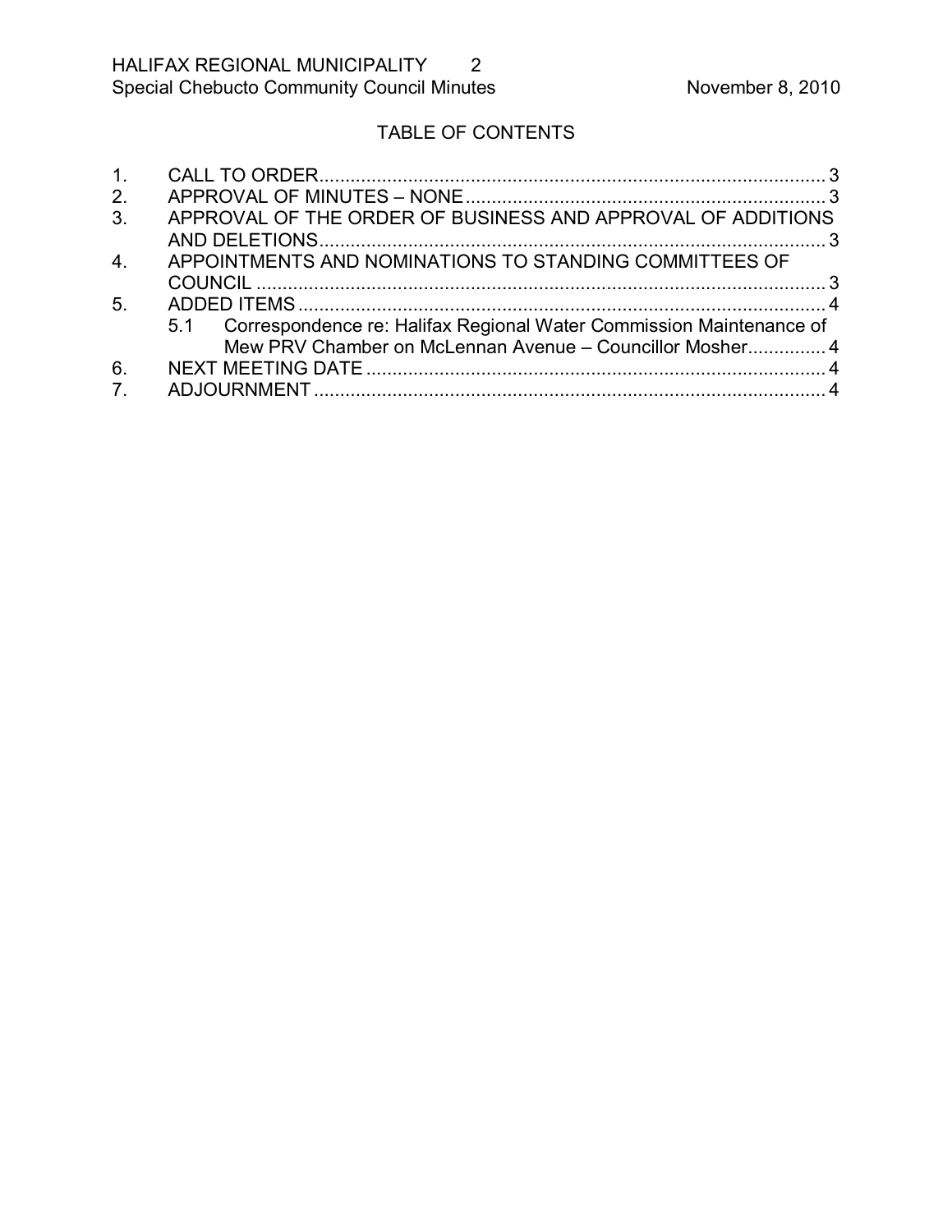# <span id="page-2-0"></span>**1. CALL TO ORDER**

The Chair called the meeting to order at 8:00 p.m. in the Trophy Room, City Hall.

# <span id="page-2-1"></span>**2. APPROVAL OF MINUTES – NONE**

### <span id="page-2-2"></span>**3. APPROVAL OF THE ORDER OF BUSINESS AND APPROVAL OF ADDITIONS AND DELETIONS**

#### Addition:

5.1 Correspondence re: Halifax Regional Water Commission Maintenance of Mew PRV Chamber on McLennan Avenue – Councillor Mosher

The agenda was accepted as amended.

### <span id="page-2-3"></span>**4. APPOINTMENTS AND NOMINATIONS TO STANDING COMMITTEES OF COUNCIL**

The following motion was passed at an In Camera session held prior to the meeting and was now before Community Council for ratification.

**MOVED BY Councillor Hum, seconded by Councillor Adams, that Chebucto Community Council approve the appointments and nominations at large to the Standing Committees of Council as follows:**

- **1. That Councillor Mosher be appointed to the Administrative Committee and Councillor Walker nominated for member at large;**
- **2. That Councillor Wile be appointed to the Appeals Committee and Councillor Mosher nominated for member at large;**
- **3. That Councillor Hum be appointed to the Environment & Sustainability Committee;**
- **4. That Councillor Walker be appointed to the Finance & Audit Committee and Councillor Mosher nominated for member at large;**
- **5. That Councillor Wile be appointed to the Community Planning & Economic Development Committee and Councillor Hum nominated for member at large; and**
- **6. That Councillor Hum be appointed to the Transportation Committee and Councillor Wile nominated for member at large.**

**MOTION PUT AND PASSED.**